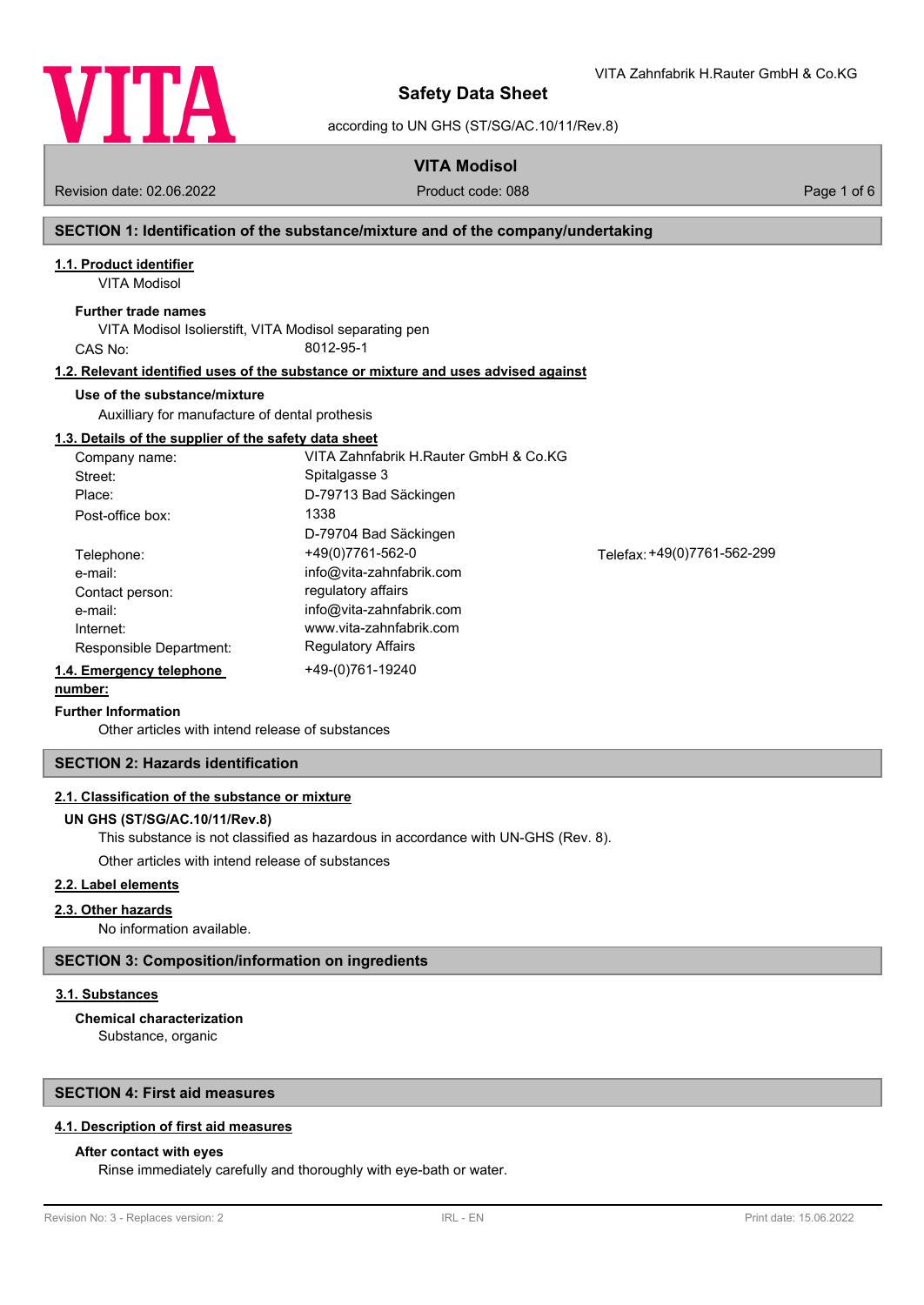

according to UN GHS (ST/SG/AC.10/11/Rev.8)

## **VITA Modisol**

Revision date: 02.06.2022 Product code: 088 Page 2 of 6

## **After ingestion**

Rinse mouth immediately and drink plenty of water.

#### **4.2. Most important symptoms and effects, both acute and delayed**

No information available.

## **4.3. Indication of any immediate medical attention and special treatment needed**

Treat symptomatically.

#### **SECTION 5: Firefighting measures**

#### **5.1. Extinguishing media**

#### **Suitable extinguishing media**

Co-ordinate fire-fighting measures to the fire surroundings.

#### **5.2. Special hazards arising from the substance or mixture**

flammable liquids

#### **5.3. Advice for firefighters**

In case of fire: Wear self-contained breathing apparatus.

#### **Additional information**

Collect contaminated fire extinguishing water separately. Do not allow entering drains or surface water.

## **SECTION 6: Accidental release measures**

#### **6.1. Personal precautions, protective equipment and emergency procedures**

#### **General advice**

Use personal protection equipment.

#### **6.2. Environmental precautions**

Do not allow to enter into surface water or drains.

#### **6.3. Methods and material for containment and cleaning up**

#### **Other information**

Absorb with liquid-binding material (sand, diatomaceous earth, acid- or universal binding agents). Treat the recovered material as prescribed in the section on waste disposal.

#### **6.4. Reference to other sections**

Safe handling: see section 7 Personal protection equipment: see section 8 Disposal: see section 13

#### **SECTION 7: Handling and storage**

#### **7.1. Precautions for safe handling**

#### **Advice on safe handling**

No special measures are necessary.

#### **Advice on protection against fire and explosion**

No special fire protection measures are necessary.

#### **Advice on general occupational hygiene**

Take off contaminated clothing. Wash hands before breaks and after work. When using do not eat or drink.

#### **7.2. Conditions for safe storage, including any incompatibilities**

#### **Requirements for storage rooms and vessels**

Keep container tightly closed.

#### **Hints on joint storage**

No special measures are necessary.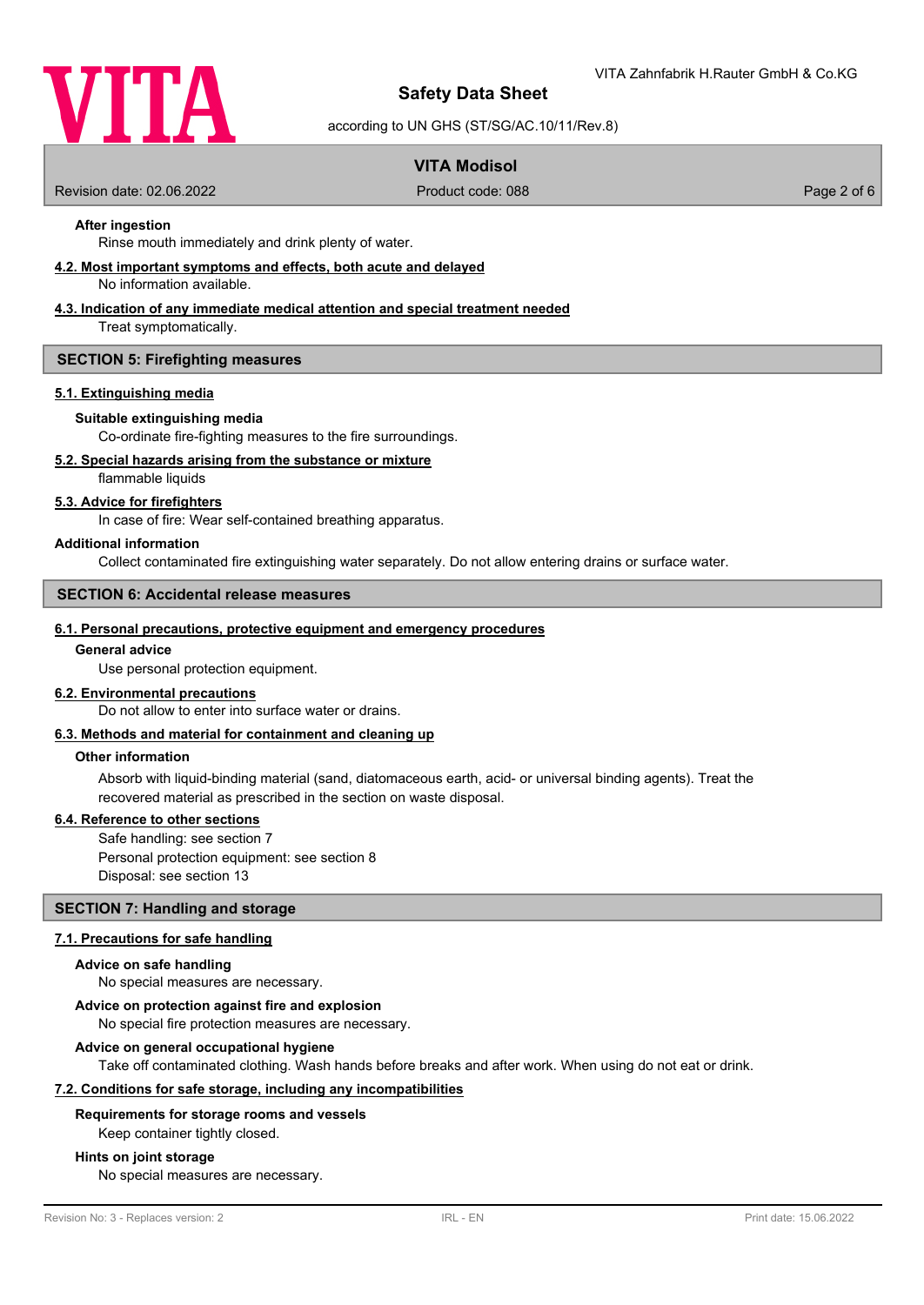

according to UN GHS (ST/SG/AC.10/11/Rev.8)

## **VITA Modisol**

Revision date: 02.06.2022 Product code: 088 Page 3 of 6

## **SECTION 8: Exposure controls/personal protection**

#### **8.1. Control parameters**

## **8.2. Exposure controls**

#### **Individual protection measures, such as personal protective equipment**

#### **Hand protection**

When handling with chemical substances, protective gloves must be worn with the CE-label including the four control digits. The quality of the protective gloves resistant to chemicals must be chosen as a function of the specific working place concentration and quantity of hazardous substances. For special purposes, it is recommended to check the resistance to chemicals of the protective gloves mentioned above together with the supplier of these gloves.

#### **Skin protection**

Wear suitable protective clothing.

#### **Respiratory protection**

Open windows to ensure natural ventilation.

## **SECTION 9: Physical and chemical properties**

#### **9.1. Information on basic physical and chemical properties**

| Physical state:                                              | Liquid<br>colourless |                             |
|--------------------------------------------------------------|----------------------|-----------------------------|
| Colour:<br>Odour:                                            | odourless            |                             |
|                                                              |                      |                             |
| Changes in the physical state                                |                      | not determined              |
| Melting point/freezing point:                                |                      |                             |
| Boiling point or initial boiling point and<br>boiling range: |                      | 300-450 °C                  |
| Flash point:                                                 |                      | $>$ 180 $^{\circ}$ C        |
| <b>Flammability</b>                                          |                      |                             |
| Solid/liquid:                                                |                      | not applicable              |
| Gas:                                                         |                      | not applicable              |
| Lower explosion limits:                                      |                      | not determined              |
| Upper explosion limits:                                      |                      | not determined              |
| Auto-ignition temperature:                                   |                      | $>$ 300 $^{\circ}$ C        |
| <b>Self-ignition temperature</b>                             |                      |                             |
| Solid:                                                       |                      | not applicable              |
| Gas:                                                         |                      | not applicable              |
| Decomposition temperature:                                   |                      | not determined              |
| pH-Value:                                                    |                      | 8,0                         |
| Viscosity / dynamic:                                         |                      | $33,3$ mPa $\cdot$ s        |
| Water solubility:                                            |                      | No.                         |
| Solubility in other solvents<br>not determined               |                      |                             |
| Partition coefficient n-octanol/water:                       |                      | not determined              |
| Vapour pressure:<br>(at 50 $°C$ )                            |                      | <=1100 hPa                  |
| Density:                                                     |                      | $0,84940$ g/cm <sup>3</sup> |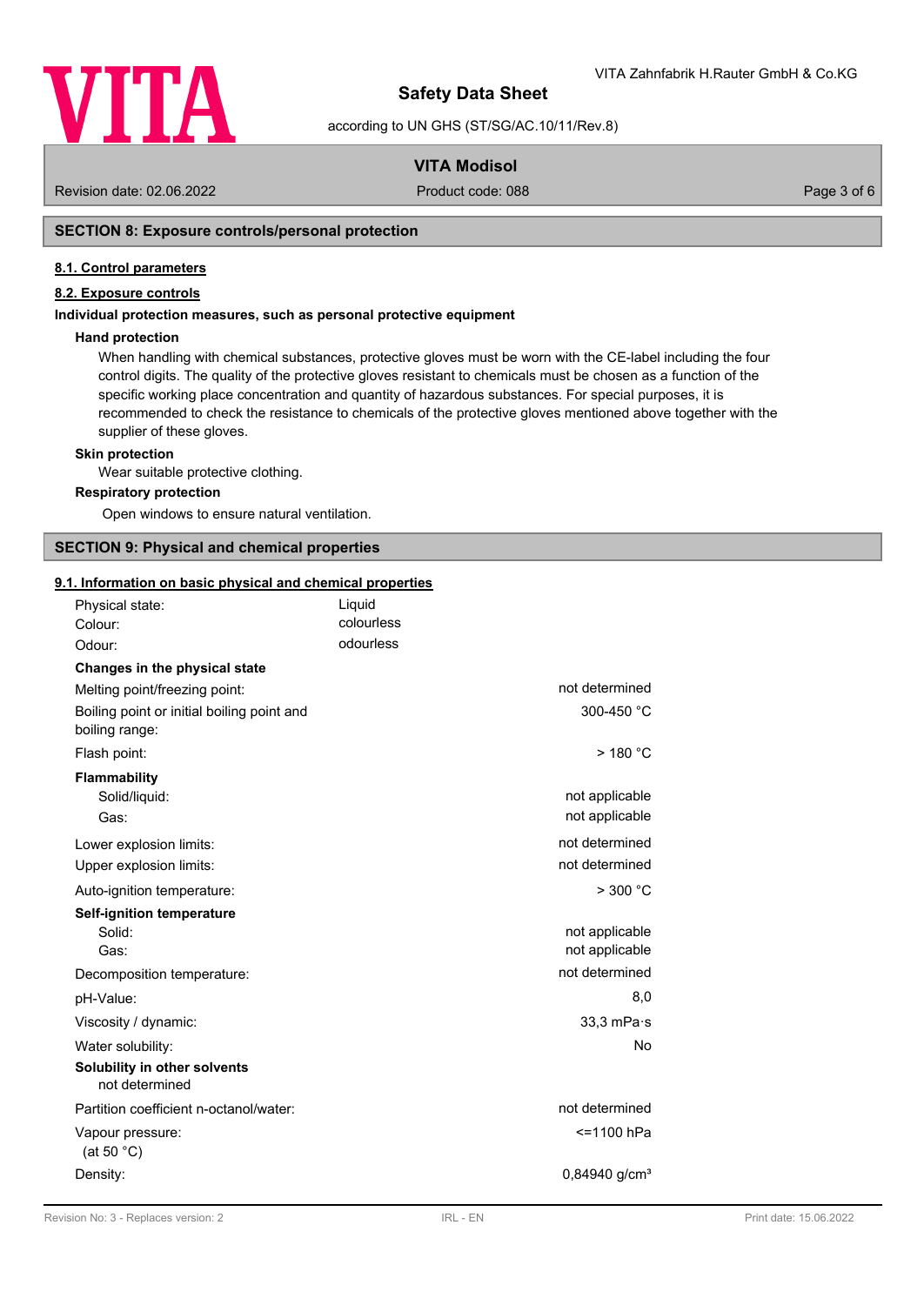

## according to UN GHS (ST/SG/AC.10/11/Rev.8)

|                                                                                                  | <b>VITA Modisol</b> |             |
|--------------------------------------------------------------------------------------------------|---------------------|-------------|
| Revision date: 02.06.2022                                                                        | Product code: 088   | Page 4 of 6 |
|                                                                                                  | not determined      |             |
| Relative vapour density:<br>9.2. Other information                                               |                     |             |
| Information with regard to physical hazard classes                                               |                     |             |
| Oxidizing properties                                                                             |                     |             |
| Not oxidising.                                                                                   |                     |             |
| Other safety characteristics                                                                     |                     |             |
| Solid content:                                                                                   | 0,0%                |             |
| Evaporation rate:                                                                                | not determined      |             |
| <b>SECTION 10: Stability and reactivity</b>                                                      |                     |             |
| 10.1. Reactivity                                                                                 |                     |             |
| No hazardous reaction when handled and stored according to provisions.                           |                     |             |
| 10.2. Chemical stability                                                                         |                     |             |
| The product is stable under storage at normal ambient temperatures.                              |                     |             |
| 10.3. Possibility of hazardous reactions                                                         |                     |             |
| No known hazardous reactions.                                                                    |                     |             |
| 10.4. Conditions to avoid<br>none                                                                |                     |             |
| 10.5. Incompatible materials                                                                     |                     |             |
| No information available.                                                                        |                     |             |
| 10.6. Hazardous decomposition products                                                           |                     |             |
| No known hazardous decomposition products.                                                       |                     |             |
| <b>SECTION 11: Toxicological information</b>                                                     |                     |             |
| 11.1. Information on hazard classes as defined in Regulation (EC) No 1272/2008                   |                     |             |
| <b>Acute toxicity</b>                                                                            |                     |             |
| Based on available data, the classification criteria are not met.                                |                     |             |
| Irritation and corrosivity<br>Based on available data, the classification criteria are not met.  |                     |             |
| <b>Sensitising effects</b>                                                                       |                     |             |
| Based on available data, the classification criteria are not met.                                |                     |             |
| Carcinogenic/mutagenic/toxic effects for reproduction                                            |                     |             |
| Based on available data, the classification criteria are not met.                                |                     |             |
| <b>STOT-single exposure</b><br>Based on available data, the classification criteria are not met. |                     |             |
| <b>STOT-repeated exposure</b>                                                                    |                     |             |
| Based on available data, the classification criteria are not met.<br><b>Aspiration hazard</b>    |                     |             |
| Based on available data, the classification criteria are not met.                                |                     |             |

**Additional information on tests**

The substance is classified as not hazardous according to regulation (EC) No 1272/2008 [CLP].

## **SECTION 12: Ecological information**

## **12.1. Toxicity**

## The product is not: Ecotoxic. **12.2. Persistence and degradability**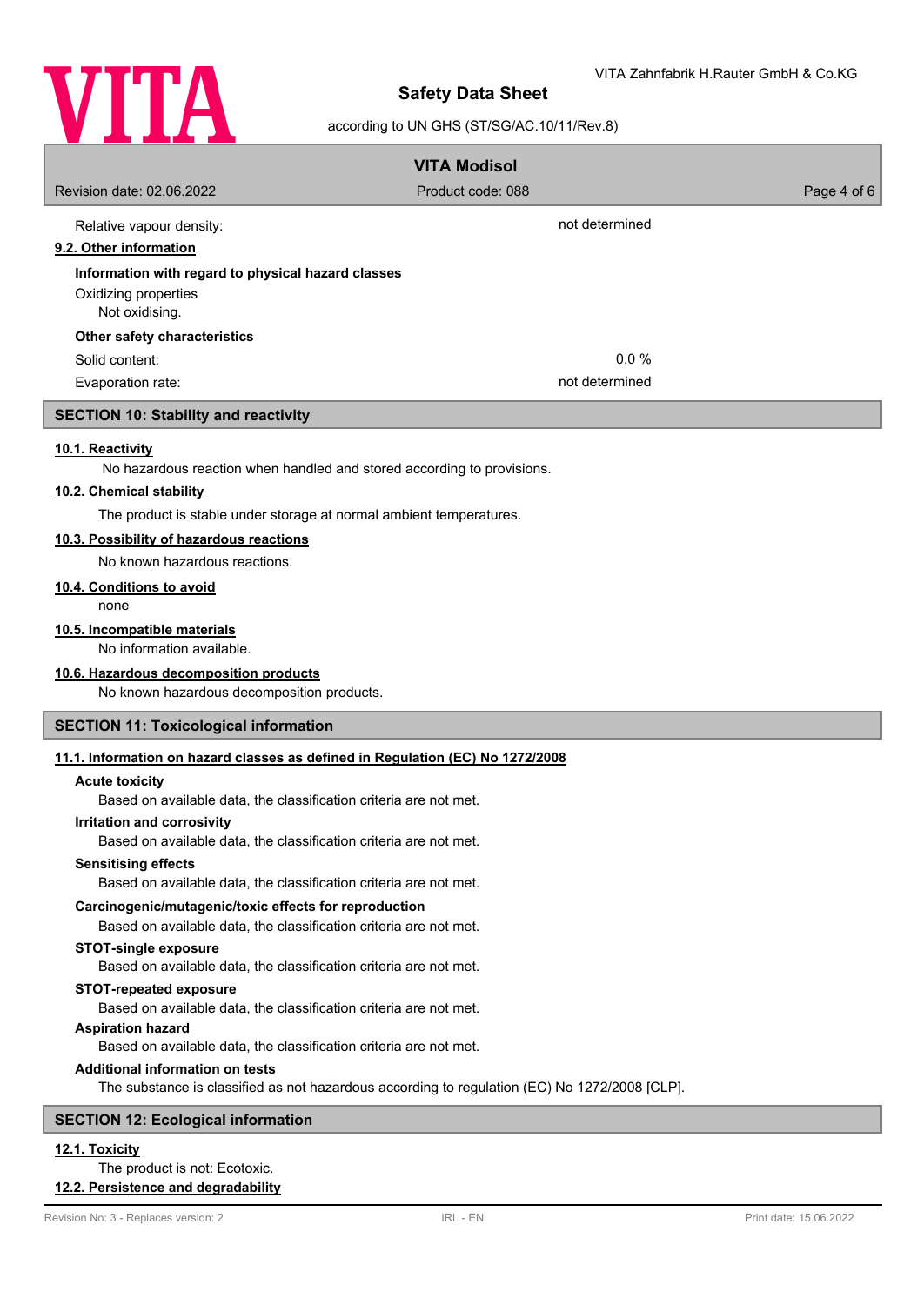

according to UN GHS (ST/SG/AC.10/11/Rev.8)

## **VITA Modisol**

Revision date: 02.06.2022 Product code: 088 Page 5 of 6

The product has not been tested.

## **12.3. Bioaccumulative potential**

The product has not been tested.

## **12.4. Mobility in soil**

The product has not been tested.

#### **12.6. Endocrine disrupting properties**

This substance does not have endocrine disrupting properties with respect to non-target organisms.

#### **12.7. Other adverse effects**

No information available.

#### **Further information**

Avoid release to the environment.

#### **SECTION 13: Disposal considerations**

#### **13.1. Waste treatment methods**

#### **Disposal recommendations**

Do not allow to enter into surface water or drains. Dispose of waste according to applicable legislation. Waste codes/waste designations according to EWC/AVV

#### **Contaminated packaging**

Wash with plenty of water. Completely emptied packages can be recycled. Waste codes/waste designations according to EWC/AVV Dispose of waste according to applicable legislation.

## **SECTION 14: Transport information**

## **Marine transport (IMDG)**

| No dangerous good in sense of this transport regulation.      |  |  |  |
|---------------------------------------------------------------|--|--|--|
| No dangerous good in sense of this transport regulation.      |  |  |  |
| No dangerous good in sense of this transport regulation.      |  |  |  |
| No dangerous good in sense of this transport regulation.      |  |  |  |
|                                                               |  |  |  |
| No dangerous good in sense of this transport regulation.      |  |  |  |
| No dangerous good in sense of this transport regulation.      |  |  |  |
| No dangerous good in sense of this transport regulation.      |  |  |  |
| No dangerous good in sense of this transport regulation.      |  |  |  |
|                                                               |  |  |  |
| No.                                                           |  |  |  |
|                                                               |  |  |  |
|                                                               |  |  |  |
| 14.7. Maritime transport in bulk according to IMO instruments |  |  |  |
|                                                               |  |  |  |
|                                                               |  |  |  |

#### **SECTION 15: Regulatory information**

#### **National regulatory information**

## **SECTION 16: Other information**

### **Abbreviations and acronyms**

ADR: Accord européen sur le transport des marchandises dangereuses par Route (European Agreement concerning the International Carriage of Dangerous Goods by Road) IMDG: International Maritime Code for Dangerous Goods